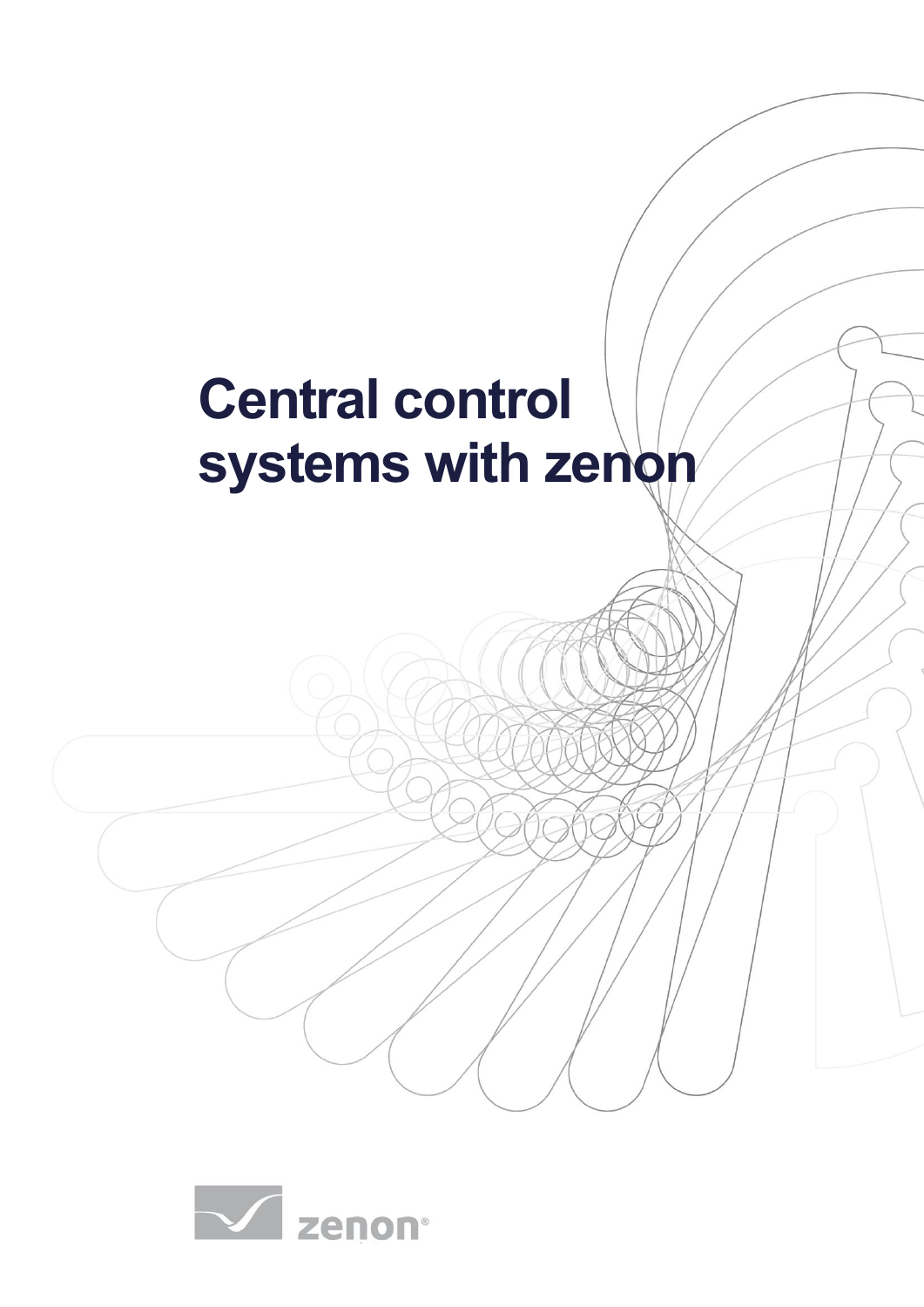

# **Contents**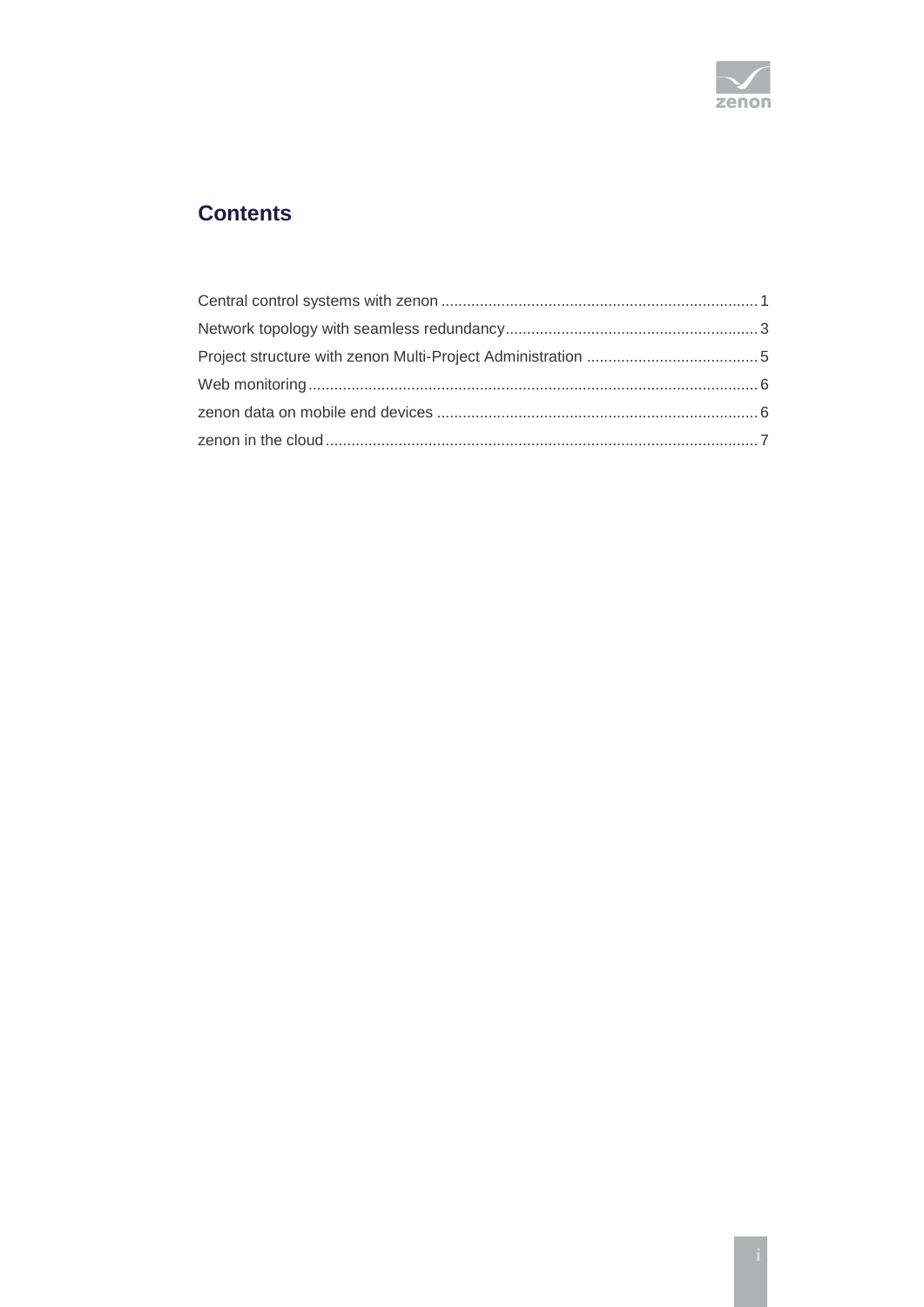

### <span id="page-2-0"></span>**Central control systems with zenon**

The tasks of a central control system (CCS) are the visual display and the checking of vehicle manufacture as a "Production & Performance Management System" with zenon. The system has been designed as modular, for all plants and manufacturing technologies such as bodywork, paintwork and assembly.

The system of the central control system with zenon carries out its integrated tasks on the servers and provides the results to the clients. It is fundamentally a matter of recording equipment and production values, calculating output counters and evaluating and processing the messages and faults that arise in the process. Based on the data determined from manufacturing and the production figures calculated, the attendant reports and evaluations are generated.

The evaluations show, among other things, the numerical relationship of the causes of the faults, sorted according to systems, logistics, production, and the top 10 according to frequency of fault with the cause of the fault and the down time. Performance figures are grouped and organized according to equipment areas and manufacturing groups; the desired key figures are evaluated according to equipment and shift models.

The reports and evaluations are available in both table form and graphic form. The periods of interruption calculated constitute the break-adjusted net value. Free breaks, such as for meetings for example, are taken into account for the interruption statistics. It is possible to provide the data in the office world or on the Internet, due to the data formats used.

Project and system access for powerful user administration is included in the scope of performance. This can also be connected to the existing infrastructure on the basis of Active Directory.

The graphic design of zenon functionalities and standard tools meets the desired requirements and means ergonomic usability. All texts are designed for online language switching into the language of the respective user.

The overall system allows for redundant operation of the server with a hotstandby server, as well as a database server and a redundant web server pair. The equipment can be equipped with as many client workspaces as desired. Important process information can thus be quickly and securely called up at the desired place in the company at the press of a button.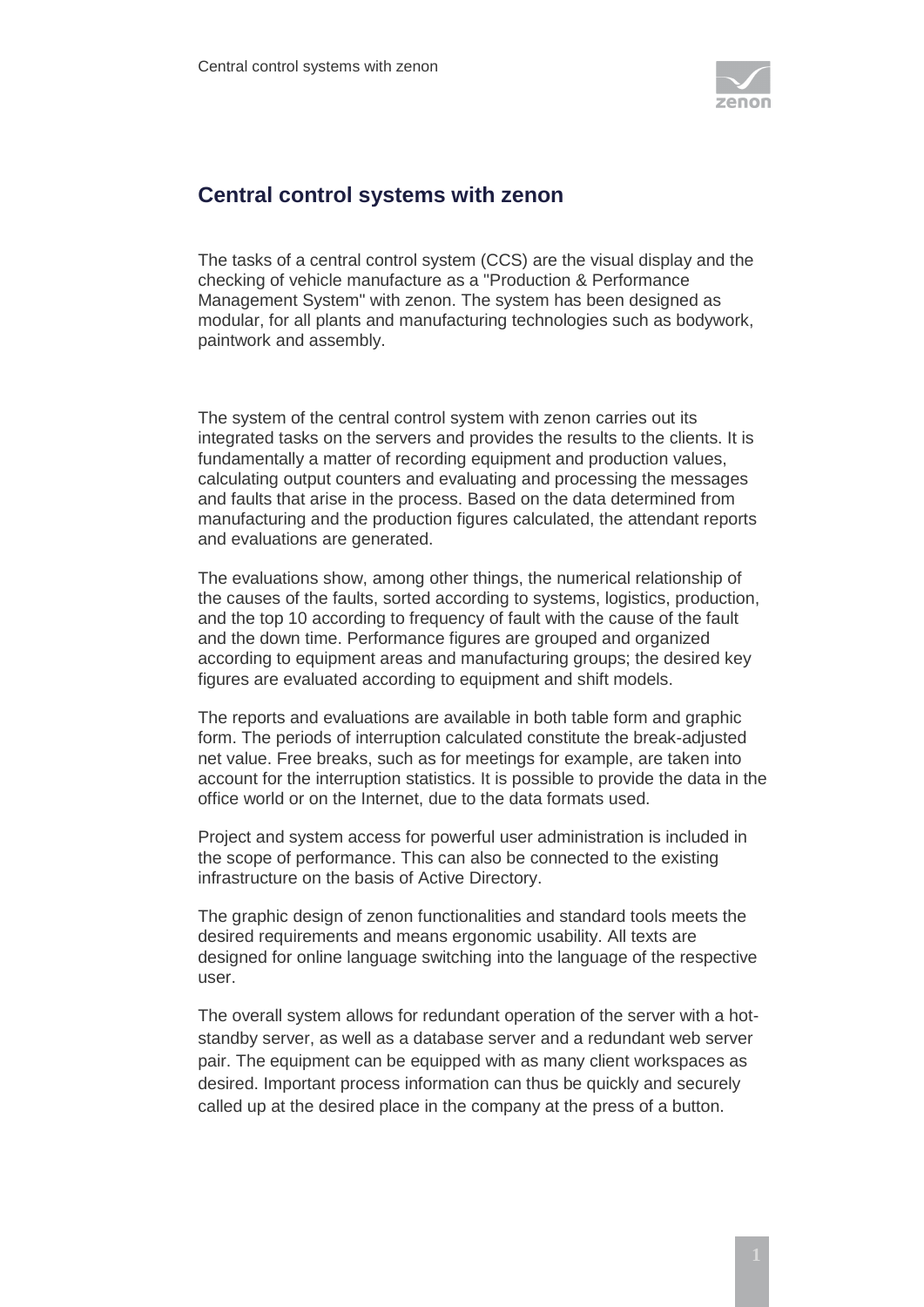

There are numerous system benefits from using zenon:

- *The basis for productivity and quality* Data is recorded securely, processed efficiently and documented in a sustainable manner. All common types of control can be connected using the many direct drivers in zenon. In doing so, the protocols of the respective manufacturers are used. zenon uses internal mechanisms to continually monitor the quality when transferring data. A valid data basis for the system is thus ensured.
- *Transparency for correct decisions* Machine operators and management need a seamless and meaningful evaluation of the production data. Stable data logging and further processing are fundamental to this. The data from the manufacturing process is reliably recorded and subsequently processed with the zenon functions. There is then information available in the different hierarchies of manufacturing, optimallyprepared according to the requirements.
- *Flow of information as a decisive factor for success* Simple distribution of data allows consistent checking of the manufacturing process. All data that is recorded and processed in zenon is available at the required positions due to the zenon network functionalities. In doing so, different end devices can be used to display data, such as a PC, tablet or smartphone.
- *Usability significantly reduces the life-cycle costs* Your own maintenance staff can easily maintain and expand projects. The use of zenon as a development tool for the user interfaces supports the person configuring the project with the design of user-friendly user interfaces. The users get the information required for their current task and are guided through the operating process. This ensures higher acceptance of the systems and the initiation phase is minimized at the same time.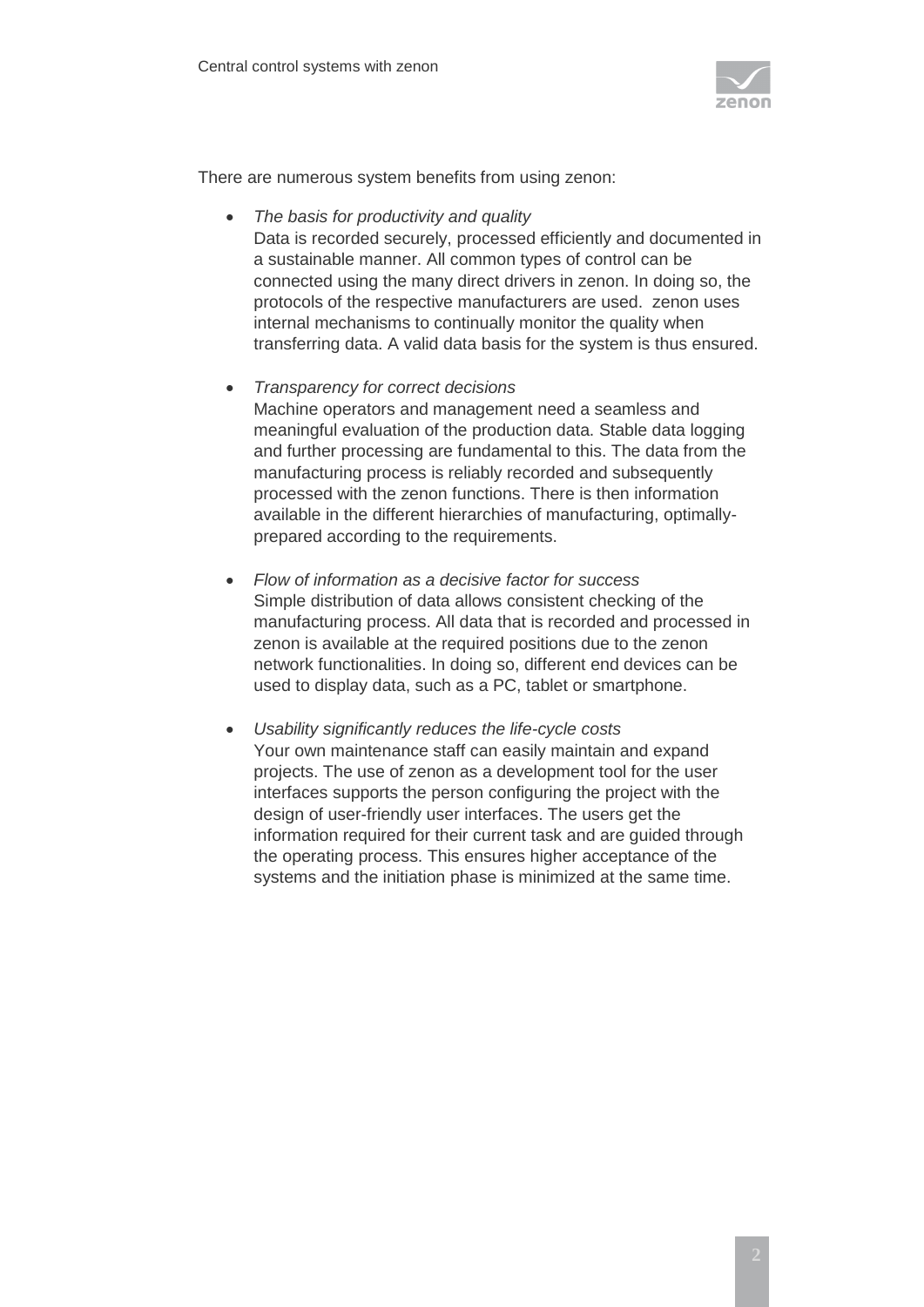

## <span id="page-4-0"></span>**Network topology with seamless redundancy**

The basis of the system is an autonomous, redundant head station. For each technology area (bodywork, paintwork, assembly), separate head stations are envisaged, in order to organize the responsibilities without retroactive effects. The active server has priority for the project data and the controller connection. As a result, all data is automatically distributed to all clients and the hot-standby. Communication is thus spontaneous, i.e. only changed values are transferred in order to minimize the communication load.

If the server breaks down, the hot standby server upgrades itself to the active server and takes over all tasks. With the help of an intelligent mechanism, there is no loss of data, even in the "downtime" when the server switch takes place. The data recorded by the hot standby server is always current and entered into the attendant archives. The redundancy integrated into zenon does not need any additional hardware or software components.

A database server is connected for long-term data archiving. This database server saves all historical data in highly-available form in an SQL database. A zenon web server is used for the operation of the equipment via an intranet, which can also be implemented as redundant. The zenon web server transports the zenon projects to the client web browser without further intermediary steps or conversions.

As a result of the flexible network functions of zenon, optimum integration into existing systems and infrastructure is made possible. The viability of the investment is thus increased markedly.

With its decentralized structure and direct access to subordinate projects, zenon has proven itself to be very secure and flexible. Process data can thus be effectively transferred to ERP level.

zenon is designed for particularly precise and secure processes. It is most of all the quality assurance of manufacturing companies that benefit from this. Sources of errors are also detected as far as possible in complex manufacturing processes in real time. If defects are apparent in the end product, the cause is found quickly by means of detailed logs and can be rectified comprehensively.

Downtime can be recorded precisely and the reason for it can be analyzed. Set-up times and running speeds are optimized quickly and manufacturing statistics are easily kept.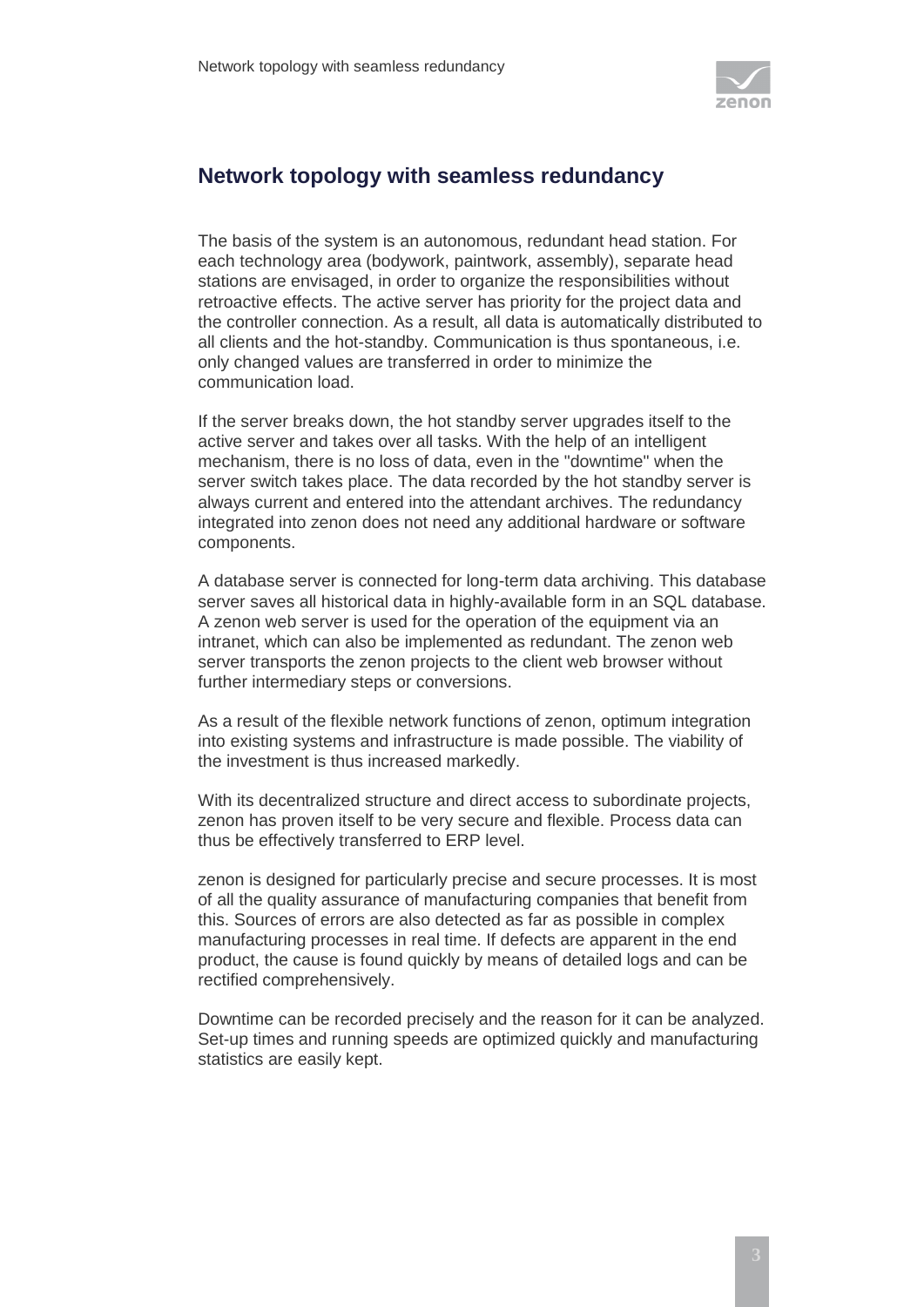

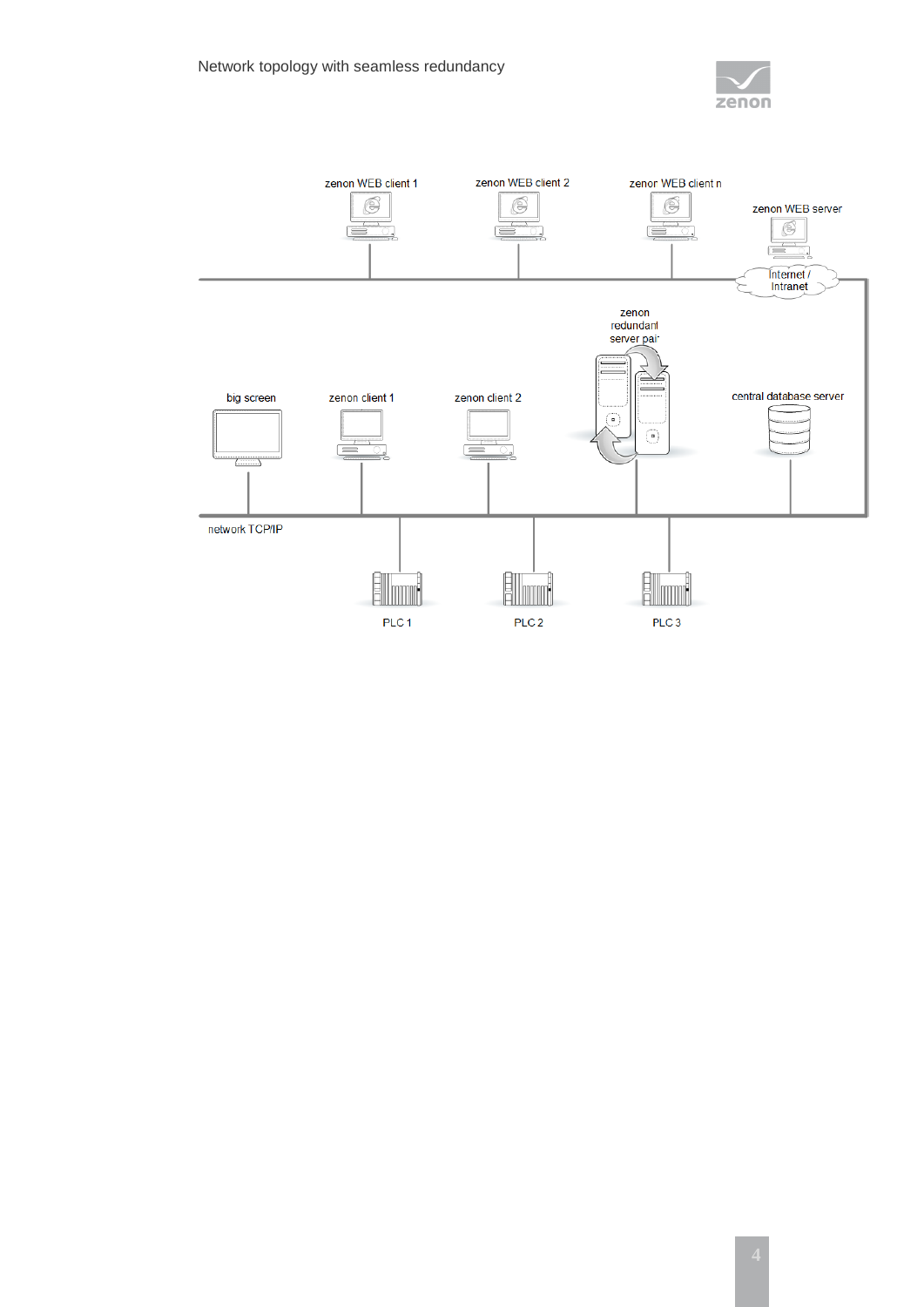

#### <span id="page-6-0"></span>**Project structure with zenon Multi-Project Administration**

zenon Multi-Project Administration is used for a powerful project structure. Several projects can thus be started at the same time at one PC station. zenon Multi-Project Administration allows different configuration of different clients. The individual projects are allocated to the respective servers for the technology area in the process. The operator has optimum access to the data that is relevant to them.

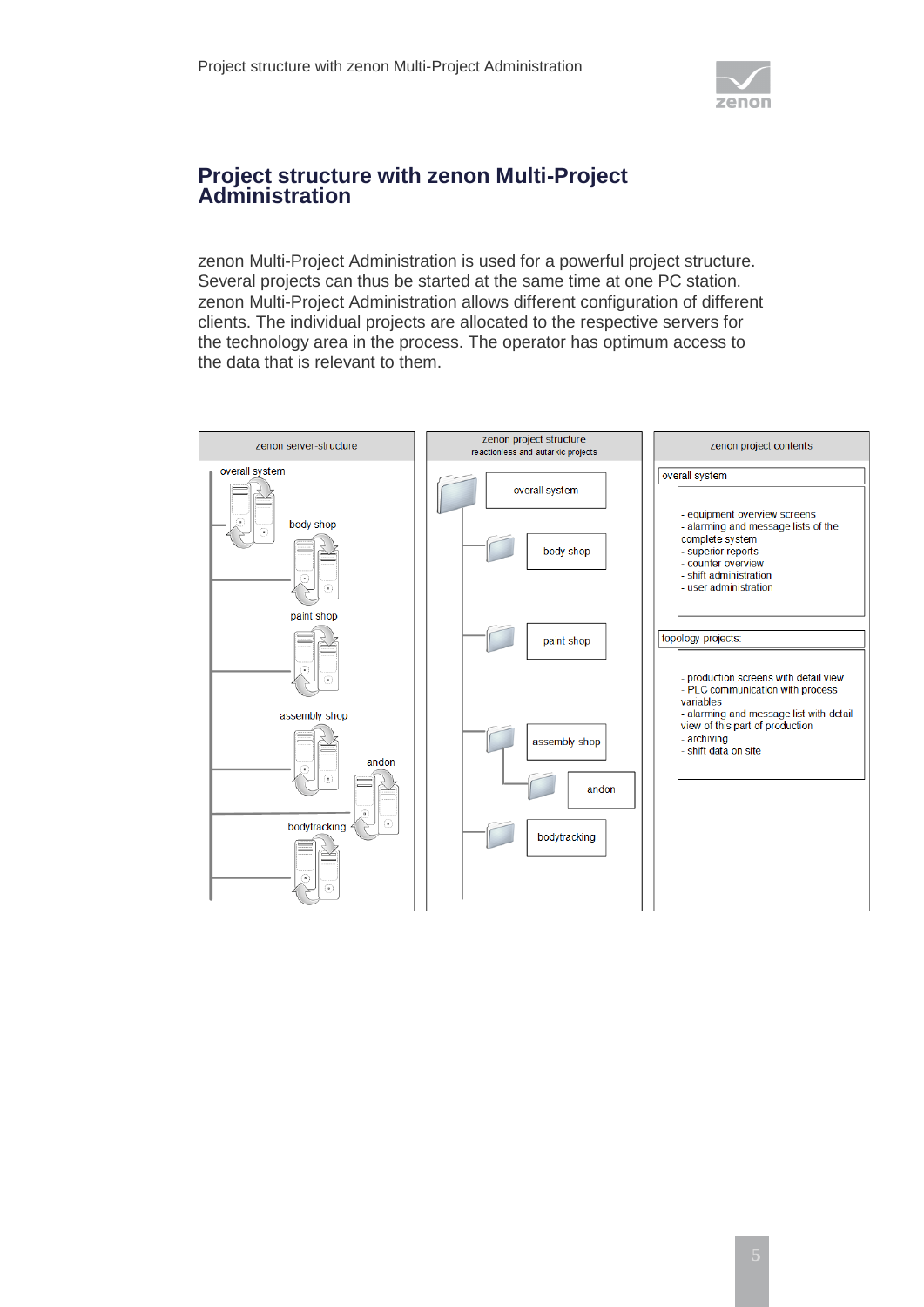

## <span id="page-7-0"></span>**Web monitoring**

With the zenon web server, the zenon projects are transferred to the intranet or Internet. In doing so, the zenon web server shows an interim software report, which routes the zenon projects for display in a web browser. Operation and evaluation is carried out on the zenon web clients. No additional conversion is necessary due to the use of a browser plug-in and the projects are available immediately in the web browser.

For communication, the high-performance, spontaneous data transfer in the zenon network is used. In doing so, only the amended reference data is transferred. The screen on the web clients is automatically refreshed when a value changes. The web clients synchronize the static screen information automatically in the background and thus always have the current project status. There is thus no maintenance of the web client as a result.

#### <span id="page-7-1"></span>**zenon data on mobile end devices**

A connection to mobile end devices is also possible without any problems due to the open architecture of zenon. Here, depending on the task at hand and/or the mobile device used, different methods of communication can be selected.

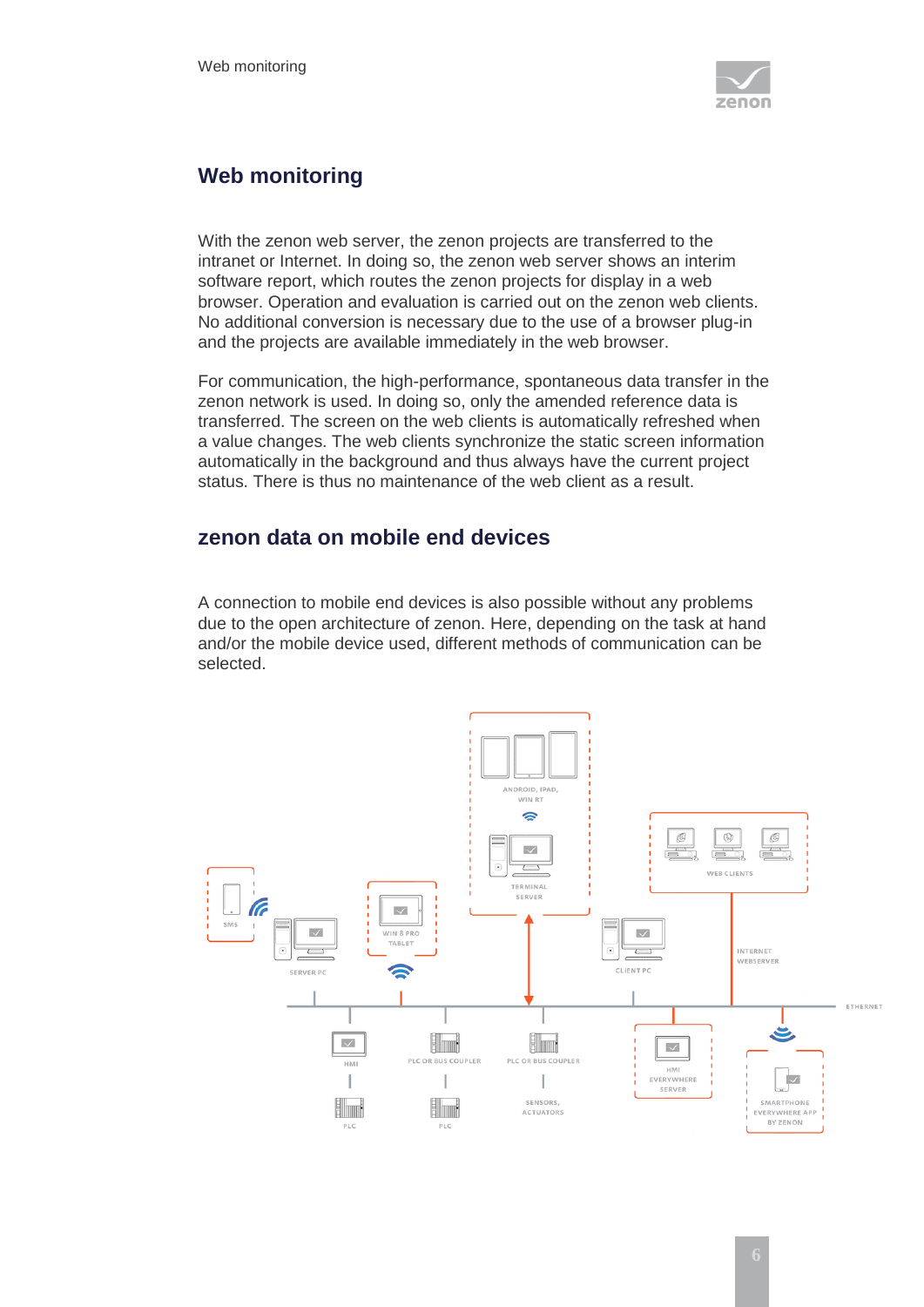

In order to allow a task-related view of data, the user has the following different methods available for data display:

- Regardless of the operating system of the tablet or smartphone, all native functionalities can be used by means of a terminal server connection.
- With the Everywhere App by zenon, data from the central control system can be displayed directly on the smartphone or tablet.

With the connection of mobile end devices, important security functions are supported by zenon:

- 192-bit encryption
- User administration and unlimited Active Directory support
- File signature: zenon recognizes manipulated program files
- Authentication: only authenticated clients gain access to a zenon server
- http tunneling for zenon Webserver
- https for Everywhere App by zenon
- IP V6

#### <span id="page-8-0"></span>**zenon in the cloud**

The integration of zenon into the Microsoft Azure cloud platform makes it possible to provide all data from individual production sites of a company in just one system, in real time. As a result of this, people in charge of production can get an overview of overall consumption and overall effectiveness, compare individual sites or production lines with one another and thus improve quality management.

With the help of this comprehensive collection of data, zenon consequently also supports predictive analytics solutions. Evaluations of the data from individual production sites are of course still possible. The zenon cloud solution integrates different systems, acts as a cockpit for key figures and makes both real-time data and historical data accessible.

Additional Big Data tools supplement the scenario and can be used for further analyses. Hybrid scenarios, i.e. a solution that is a combination of cloud and "on-premises", can also be easily implemented. Particularlysensitive data can thus continue to be saved locally if required.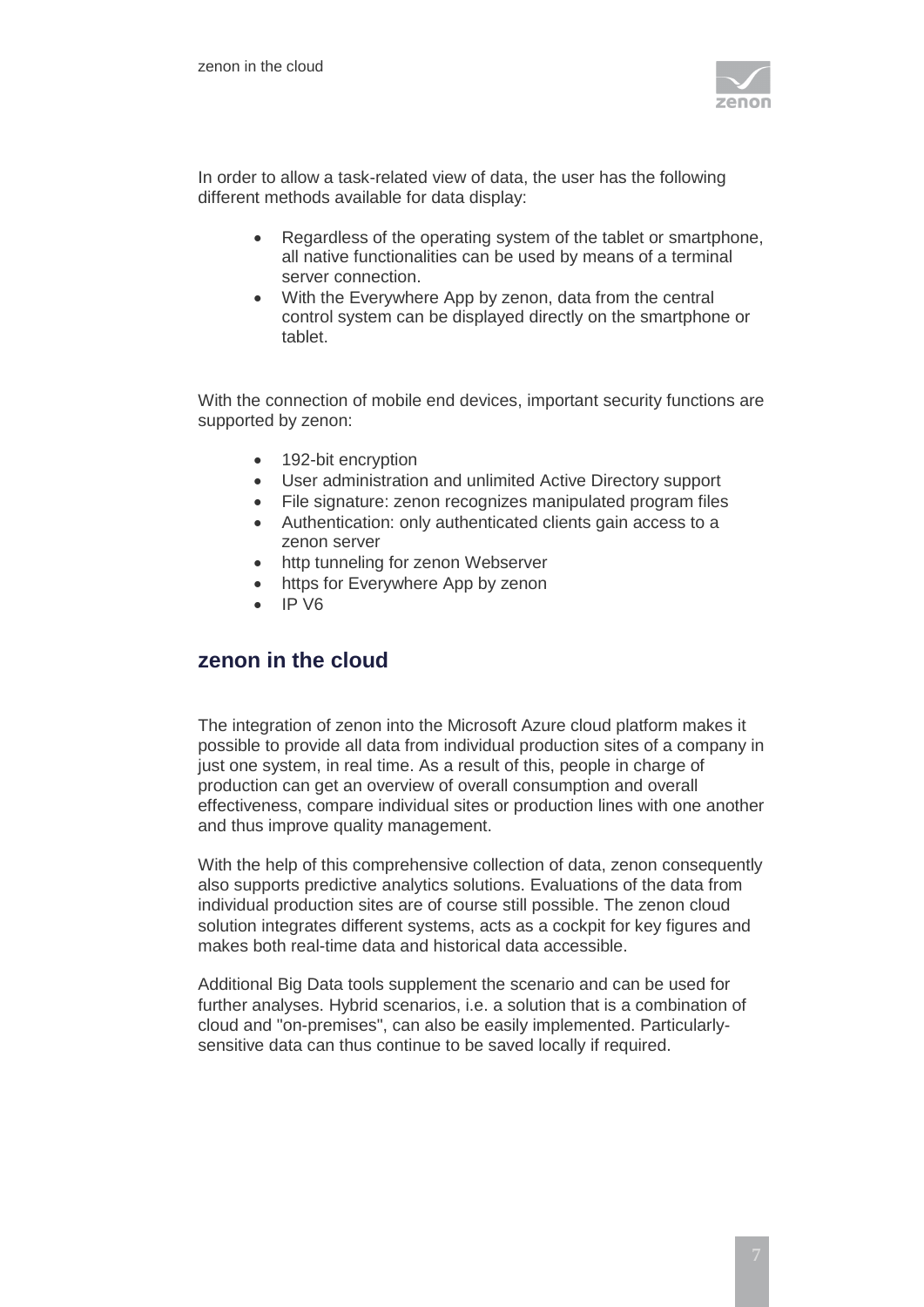

The zenon cloud solution has numerous benefits:

- New and comprehensive possibilities for the optimization of production and reduction of consumption
- Access to data throughout technology areas or plants for production figures, loss calculations, maintenance intervals etc.
- Cost-effective infrastructure
- Unlimited scalability
- Reliable and secure IT infrastructure
- Real-time and historical data analysis



As a result of the compiling of different data in a "cockpit" display, the user has all information available at a glance*.*